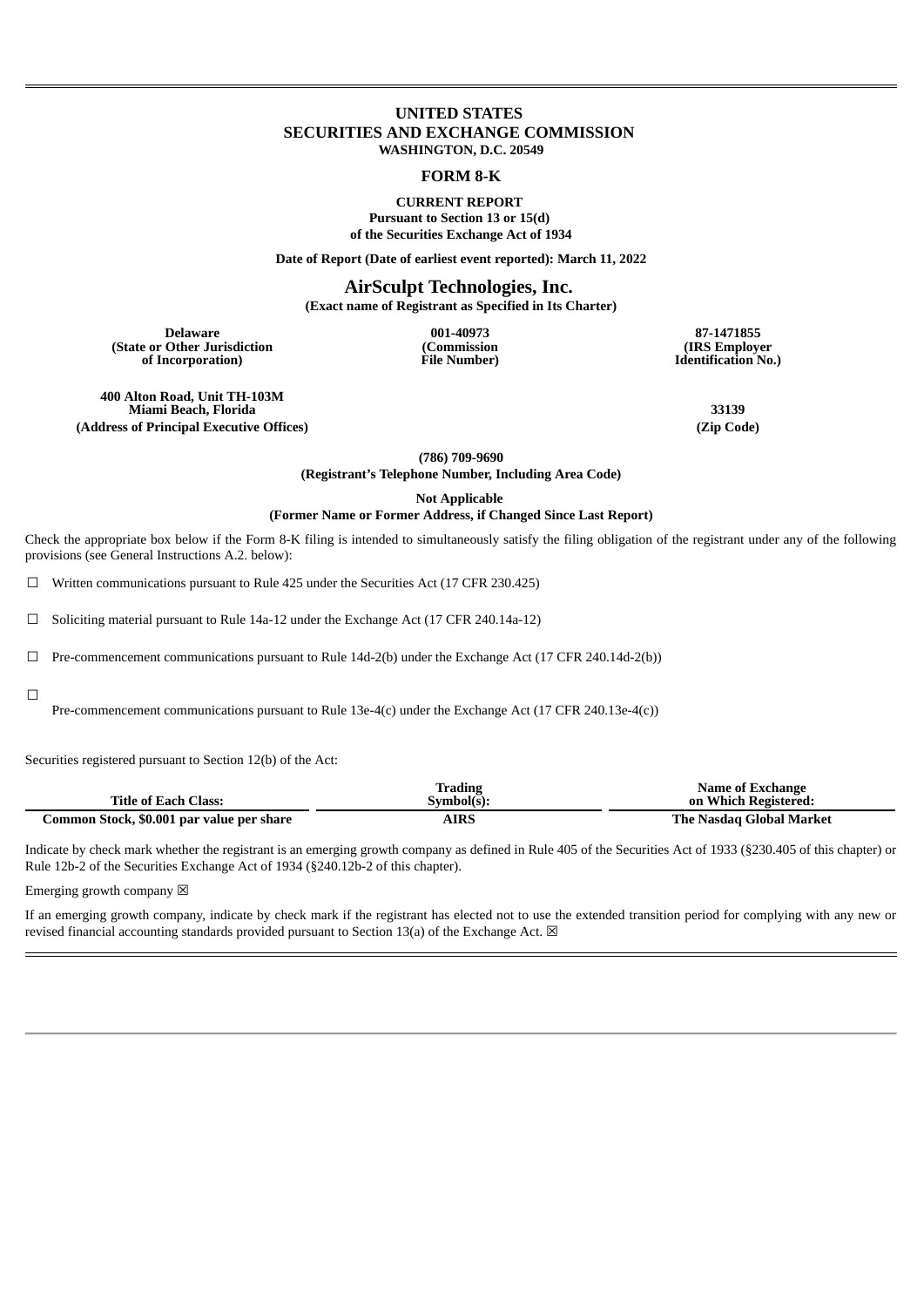# **Item 2.02 Results of Operations and Financial Condition.**

On March 11, 2022, AirSculpt Technologies, Inc. issued a press release announcing results for the three and twelve months ended December 31, 2021. See the press release attached as Exhibit 99.1.

In accordance with General Instruction B.2 of Form 8-K, the information in this Current Report on Form 8-K, including Exhibit 99.1, shall not be deemed "filed" for the purpose of Section 18 of the Securities Exchange Act of 1934 or otherwise subject to the liabilities of that section, nor shall it be deemed incorporated by reference in any filing under the Securities Act of 1933.

AirSculpt Technologies, Inc. makes reference to non-GAAP financial measures in the attached press release and a reconciliation of such non-GAAP financial measures to the most directly comparable GAAP financial measures is provided therein.

### **Item 9.01. Financial Statements and Exhibits.**

(d) Exhibits

| Exhibit No. | <b>Description</b>                  |
|-------------|-------------------------------------|
| 99.1        | Press release dated March 11, 2022. |

104 Cover Page Interactive Data File (embedded within the Inline XBRL document)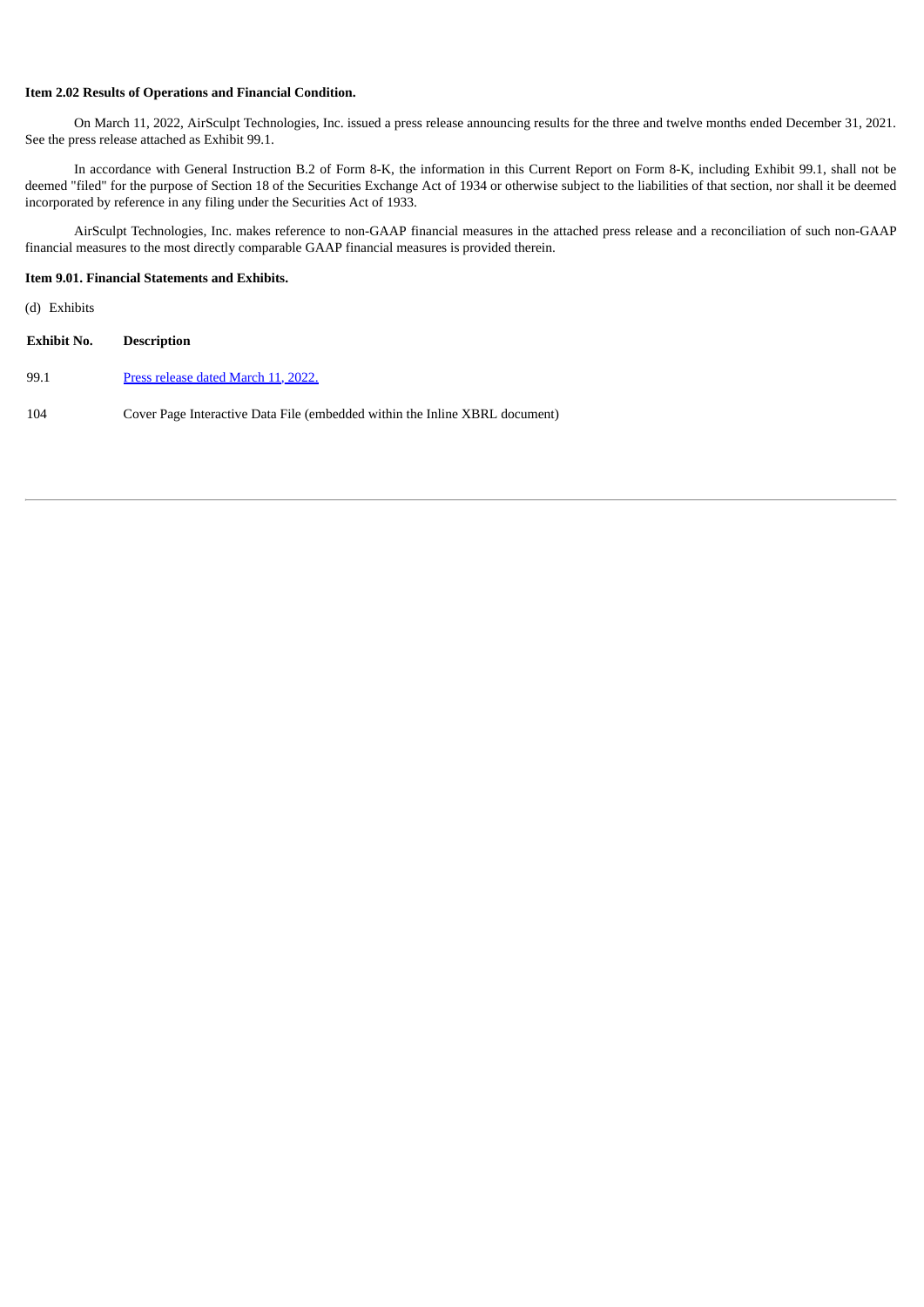# **SIGNATURES**

Pursuant to the requirements of the Securities Exchange Act of 1934, the Registrant has duly caused this report to be signed on its behalf by the undersigned hereunto duly authorized.

Dated: March 11, 2022

# **AirSculpt Technologies, Inc.**

By: /s/ Dennis Dean

Name: Dennis Dean Title: Chief Financial Officer

[*Signature Page to the Form 8-K*]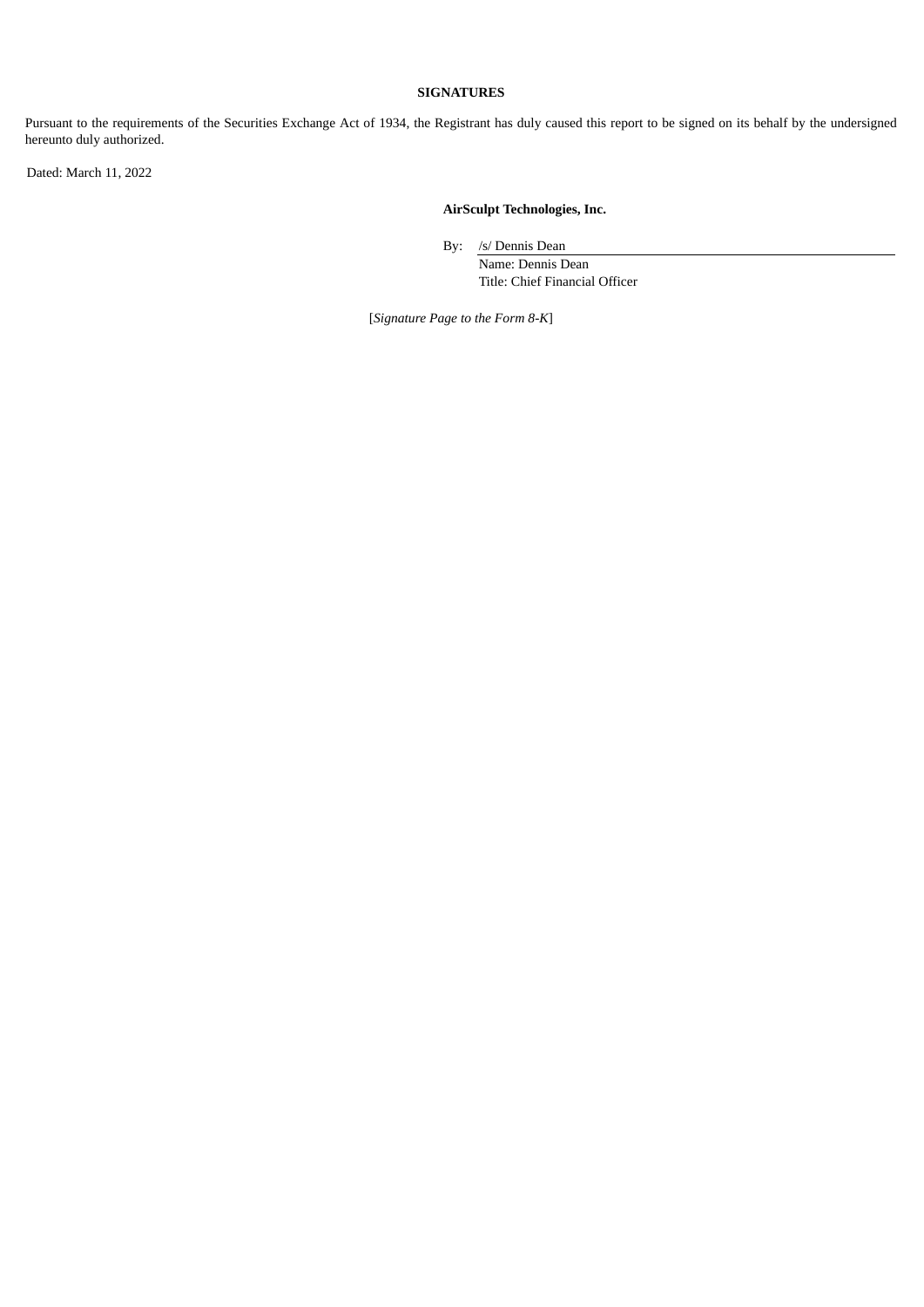### **AirSculpt Technologies, Inc. Announces Fourth Quarter and Full Year 2021 Results**

<span id="page-3-0"></span>MIAMI BEACH, Fla., March 11, 2022 (GLOBE NEWSWIRE) – AirSculpt Technologies, Inc. (NASDAQ:AIRS)("AirSculpt" or the "Company"), a national provider of premium body contouring procedures, today announced results for the fourth quarter and full year ended December 31, 2021.

#### Fourth Quarter

- Cases increased 43.8% from prior year period to 2,885 cases
	- Revenue increased 64.4% from prior year period to \$37.6 million
		- Same-center revenue per case increased 13.1% from the prior year period
		- Same-center cases increased 19.6% from the prior year period
	- Net loss was \$14.2 million as compared to the prior year period net income of \$5.6 million
- Adjusted EBITDA increased to \$10.2 million, growth of 25.8% over the prior year period

#### Full Year

- Cases increased 87.8% from prior year period to 11,050 cases
	- Revenue increased 112.4% from prior year period to \$133.3 million
		- Same-center revenue per case increased 12.1% from the prior year period
			- Same-center cases increased 55.5% from the prior year period
	- Net income was \$10.6 million as compared to the prior year period of \$7.6 million
- Adjusted EBITDA increased to \$46.1 million, growth of 163.5% over the prior year period

"We are very pleased with our financial performance for the quarter and for the full year 2021. We produced exceptional growth and are excited about the momentum we have moving into 2022," said Dr. Aaron Rollins, Chief Executive Officer of AirSculpt Technologies. "Our performance for 2021 highlights the demand for our first class body contouring services as evidenced by our case and revenue per case growth rates. We continue to see strong demand for our services and since our IPO in October, we have opened new centers in Miami Beach, Salt Lake City and our newest center opened this week in Las Vegas."

"While the quarter provided some challenges due to the omicron variant, we were able to exceed our revenue guidance which is significant, given the patient scheduling and staffing related challenges we had to address due to Covid related obstacles. The opening of two centers in the fourth quarter and our announcement today of our Las Vegas center opening continues to demonstrate our ability to execute on our de novo strategy," said Ron Zelhof, Chief Operating Officer. "Our pipeline of de novo opportunities continues to be strong, and we look forward to delivering exceptional services to these new communities and others as we expand across the country."

#### **Fourth Quarter 2021 Results**

Case volume was 2,885 for the fourth quarter of 2021, representing growth of 43.8% over the prior year period case volume of 2,006. Revenue for the fourth quarter of 2021 increased by 64.4% to \$37.6 million from \$22.8 million in the prior year period. Same-center cases and revenue per case for the fourth quarter of 2021 were up 19.6% and 13.1%, respectively, over the prior year period. Net loss for the quarter was \$14.2 million compared to net income of \$5.6 million in the prior year period. For the fourth quarter 2021, the Company's adjusted EBITDA grew 25.8% to \$10.2 million as compared to \$8.1 million for the prior year period.

### **Full Year 2021 Results**

Case volume was 11,050 for the full year 2021, representing growth of 87.8% over the prior year period case volume of 5,885. Revenue for 2021 increased by 112.4% to \$133.3 million from \$62.8 million in the prior year period. Same-center cases and revenue per case for 2021 were up 55.5% and 12.1%, respectively, over the prior year period. Full year net income for 2021 grew to \$10.6 million compared to \$7.6 million from the prior year period. For full year 2021, the Company's adjusted EBITDA grew 163.5% to \$46.1 million as compared to \$17.5 million for the prior year period.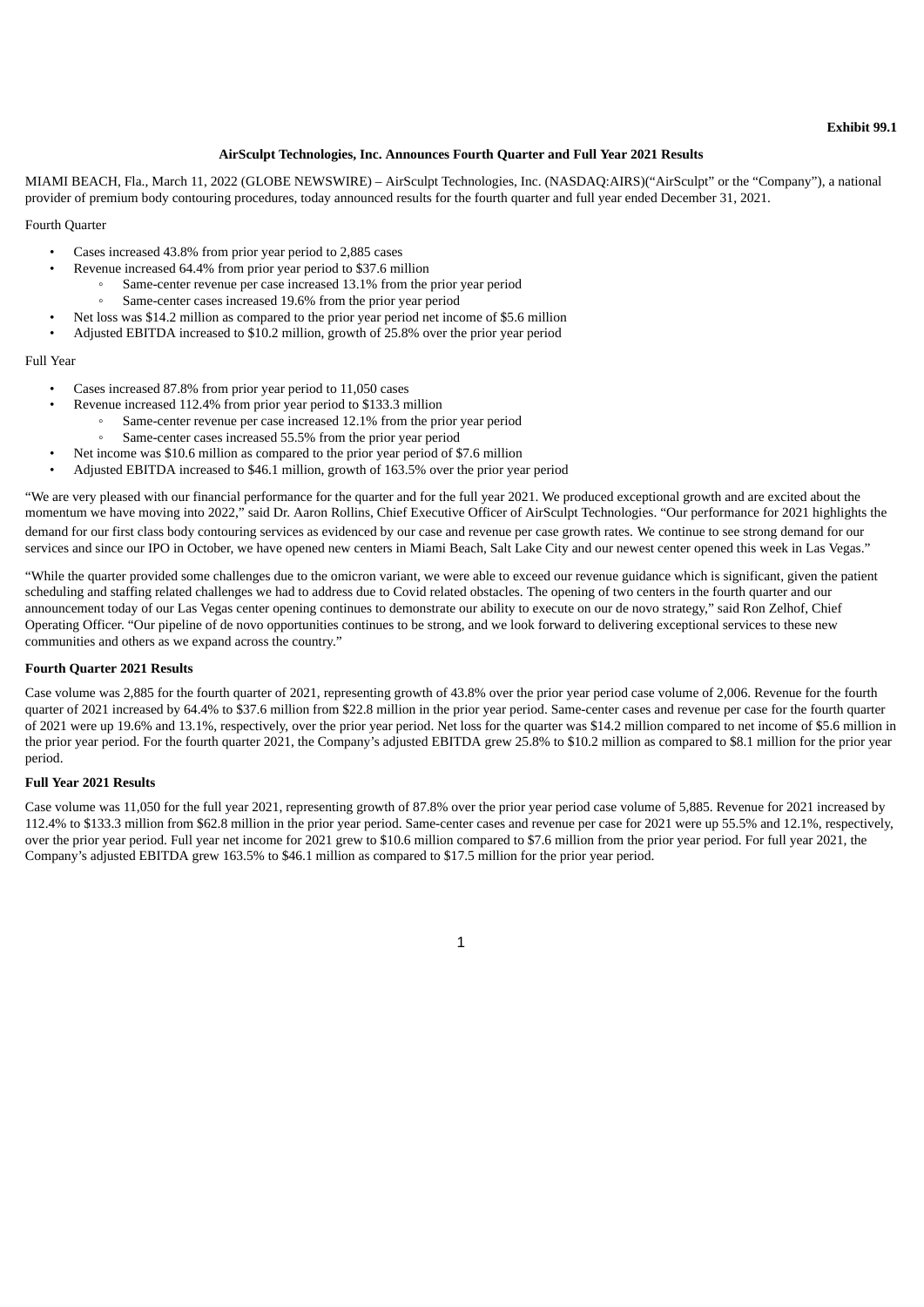## **2022 Outlook**

The Company projects full year revenue and Adjusted EBITDA 2022 guidance as follows:

- Revenues in the range of \$172 million to \$176 million representing growth of 29% to 32% over 2021
- Adjusted EBITDA in the range of \$58 million to \$60 million representing growth of 26% to 30% over 2021
- The addition of four new centers, one opening in the first quarter and three in the second half of the year

The guidance above assumes there will be no material negative impact in market conditions from any new COVID strains.

### **Liquidity**

As of December 31, 2021, the Company had \$25.3 million in cash and cash equivalents and \$5.0 million of borrowing capacity under its revolving credit facility.

The Company had \$26.6 million and \$14.0 million in operating cash flows for the full year 2021 and 2020, respectively. The increase is primarily driven by improved income from operations related to opening four new centers in the 12 months ended December 31, 2021 and an increase in same center volumes and revenue which were impacted by the COVID-19 pandemic in the second and third quarters of 2020.

### **Conference Call Information**

AirSculpt will hold a conference call today, March 11, 2022 at 8:30 am (Eastern Time). The conference call can be accessed live over the phone by dialing 1- 877-407-9716 or for international callers, 1-201-493-6779. A replay will be available two hours after the call and can be accessed by dialing 1-844-512-2921, or for international callers, 1-412-317-6671. The passcode for the live call and the replay is 13726492. The replay will be available until March 18, 2022.

Interested investors and other parties may also listen to a simultaneous webcast of the conference call by logging onto the Investor Relations section of the Company's website at https://investors.elitebodysculpture.com/. The online replay will be available for one week following the call.

## **About AirSculpt Technologies**

AirSculpt Technologies is an experienced, fast-growing national provider of body contouring procedures delivering a premium consumer experience under its brand, Elite Body Sculpture. At Elite Body Sculpture, we provide custom body contouring using our proprietary AirSculpt® method that removes unwanted fat in a minimally invasive procedure, producing dramatic results. It is our mission to generate the best results for our patients.

### **Forward-Looking Statements**

This press release contains forward-looking statements. In some cases, you can identify these statements by forward-looking words such as "may," "might," "will," "should," "expects," "plans," "anticipates," "believes," "estimates," "predicts," "potential" or "continue," the negative of these terms and other comparable terminology. These forward-looking statements, which are subject to risks, uncertainties, and assumptions about us, may include projections of our future financial performance, our anticipated growth strategies, and anticipated trends in our business. These statements are only predictions based on our current expectations and projections about future events. There are important factors that could cause our actual results, level of activity, performance, or achievements to differ materially from the results, level of activity, performance or achievements expressed or implied by the forward-looking statements, including those factors discussed in the section titled "Risk Factors" in our Annual Report on Form 10-K.

Our future results could be affected by a variety of other factors, including, but not limited to, failure to open and operate new centers in a timely and costeffective manner; shortages or quality control issues with third-party manufacturers or suppliers; competition for surgeons; litigation or medical malpractice claims; inability to protect the confidentiality of our proprietary information; changes in the laws governing the corporate practice of medicine or fee-splitting; changes in the regulatory, economic and other conditions of the states and jurisdictions where our facilities are located; and business disruption or other losses from war, pandemic, terrorist acts or political unrest.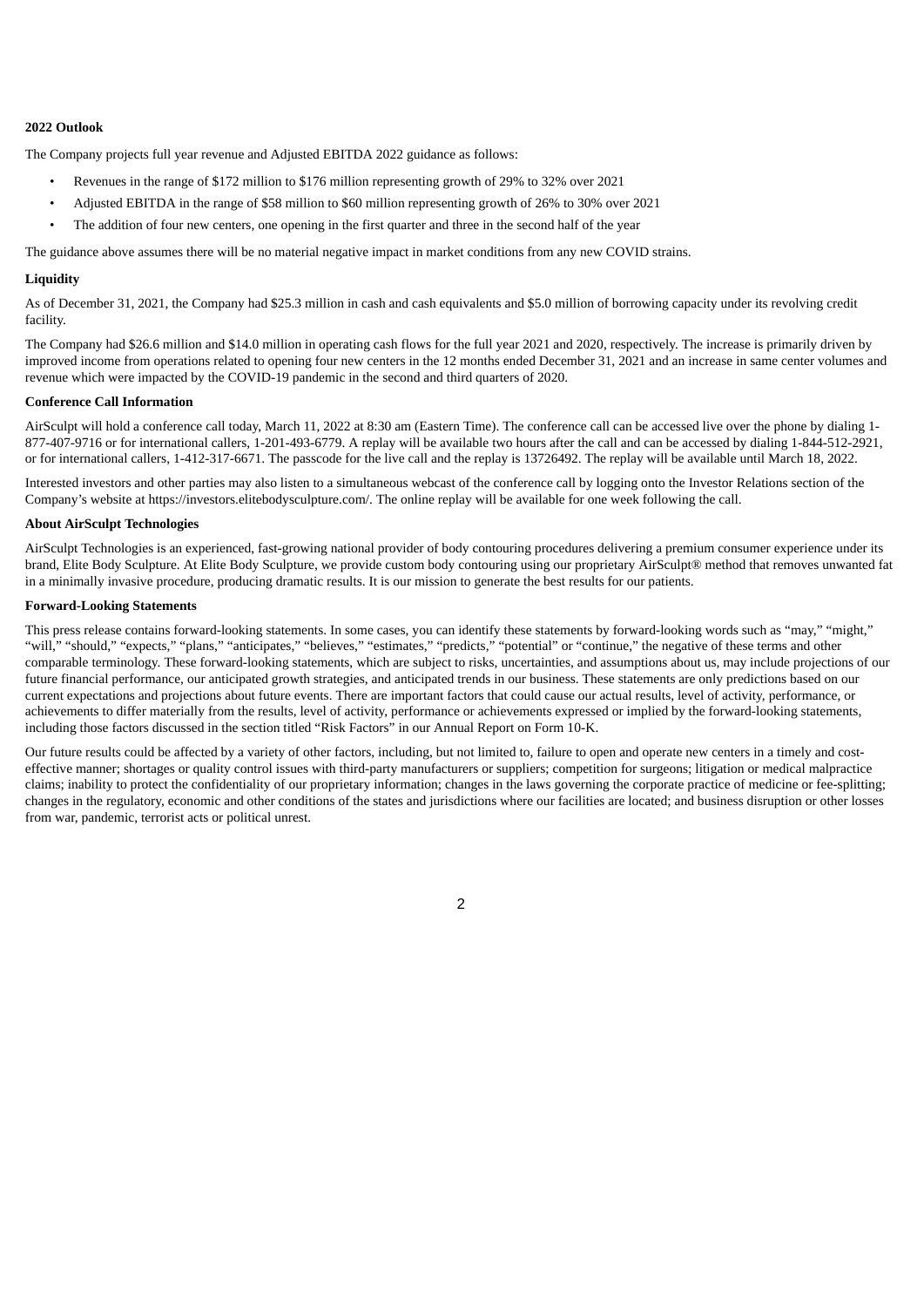The risk factors discussed in "Risk Factors" in our Annual Report on Form 10-K could cause our results to differ materially from those expressed in the forward-looking statements made in this press release.

There also may be other risks that are currently unknown to us or that we are unable to predict at this time.

Although we believe the expectations reflected in the forward-looking statements are reasonable, we cannot guarantee future results, level of activity, performance, or achievements. Moreover, neither we nor any other person assumes responsibility for the accuracy and completeness of any of these forwardlooking statements. Forward-looking statements speak only as of the date they were made, and we are under no duty to update any of these forward-looking statements after the date of this press release to conform our prior statements to actual results or revised expectations.

### **Use of Non-GAAP Financial Measures**

The Company reports financial results in accordance with generally accepted accounting principles in the United States ("GAAP"), however, the Company believes the evaluation of ongoing operating results may be enhanced by a presentation of Adjusted EBITDA and Adjusted EBITDA Margin, which are non-GAAP financial measures.

These non-GAAP financial measures are not intended to replace financial performance measures determined in accordance with GAAP. Rather, they are presented as supplemental measures of the Company's performance that management believes may enhance the evaluation of the Company's ongoing operating results. These non-GAAP financial measures are not presented in accordance with GAAP, and the Company's computation of these non-GAAP financial measures may vary from similar measures used by other companies. These measures have limitations as an analytical tool and should not be considered in isolation or as a substitute or alternative to revenue, net income, operating income, cash flows from operating activities, total indebtedness or any other measures of operating performance, liquidity or indebtedness derived in accordance with GAAP.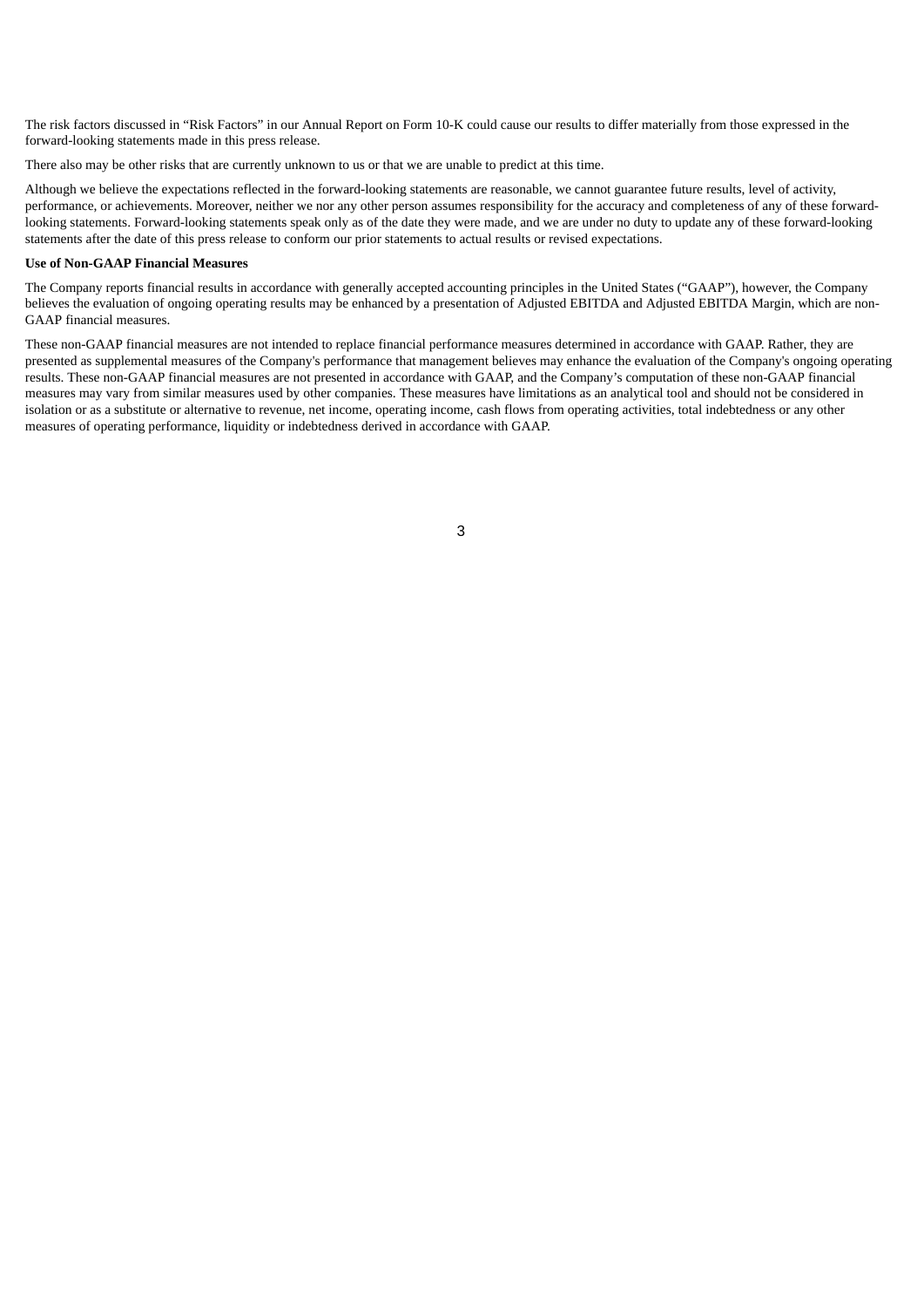#### **AirSculpt Technologies, Inc. and Subsidiaries Selected Consolidated Financial Data (Dollars in thousands)**

|                                     | Three Months Ended December 31, Twelve Months Ended December 31, |           |     |           |  |            |   |        |  |
|-------------------------------------|------------------------------------------------------------------|-----------|-----|-----------|--|------------|---|--------|--|
|                                     | 2021                                                             |           |     | 2020      |  | 2021       |   | 2020   |  |
| Revenue                             | $\mathbb{S}$                                                     | 37,556    | -\$ | 22,843 \$ |  | 133,315 \$ |   | 62,766 |  |
| Operating expenses:                 |                                                                  |           |     |           |  |            |   |        |  |
| Cost of service                     |                                                                  | 13,074    |     | 7,618     |  | 44,536     |   | 23,471 |  |
| Selling, general and administrative |                                                                  | 34,806    |     | 7,503     |  | 65,732     |   | 23,621 |  |
| Loss on debt modification           |                                                                  | –         |     |           |  | 682        |   |        |  |
| Depreciation and amortization       |                                                                  | 1,933     |     | 1,476     |  | 6,597      |   | 5,641  |  |
| Total operating expenses            |                                                                  | 49,813    |     | 16,597    |  | 117,547    |   | 52,733 |  |
| (Loss) Income from operations       |                                                                  | (12, 257) |     | 6.246     |  | 15,768     |   | 10,033 |  |
| Interest expense, net               |                                                                  | 1,565     |     | 680       |  | 4,888      |   | 2,456  |  |
| Pre-tax net (loss) income           |                                                                  | (13,822)  |     | 5,566     |  | 10,880     |   | 7,577  |  |
| Income tax expense                  |                                                                  | 329       |     |           |  | 329        |   |        |  |
| Net (loss) income                   | \$                                                               | (14, 151) | S.  | 5,566 \$  |  | 10,551     | S | 7,577  |  |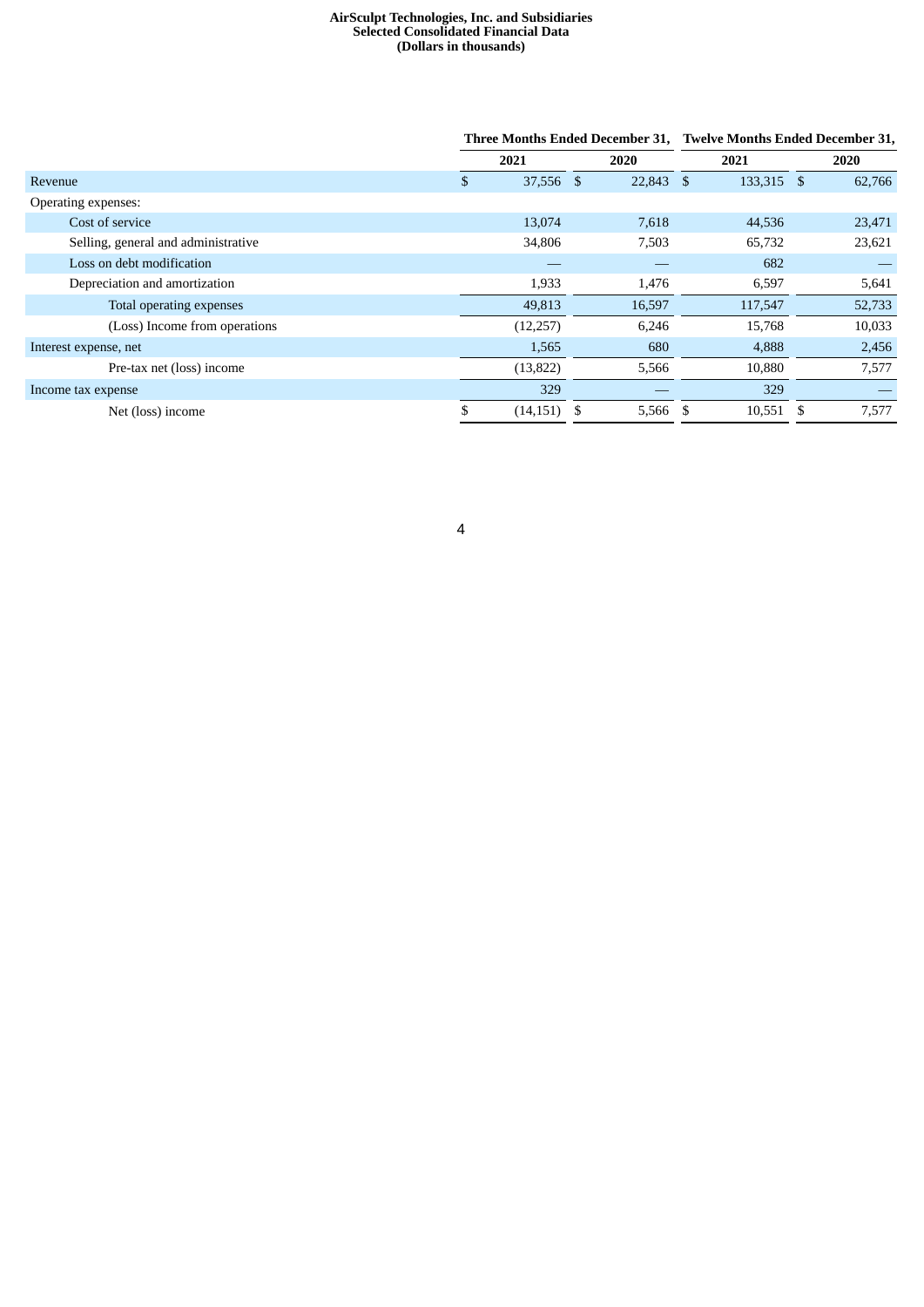#### **AirSculpt Technologies, Inc. and Subsidiaries Selected Financial and Operating Data (Dollars in thousands, except per case amounts)**

|                                            | December 31,<br>2021 |               | December 31,<br>2020 |  |
|--------------------------------------------|----------------------|---------------|----------------------|--|
| <b>Balance Sheet Data (at period end):</b> |                      |               |                      |  |
| Cash and cash equivalents                  | \$<br>25,347         | \$            | 10,                  |  |
| Total current assets                       | 29,440               |               | 11                   |  |
| Total assets                               | \$<br>200,554        | \$            | 179,                 |  |
|                                            |                      |               |                      |  |
| Current portion of long-term debt          | \$<br>850            | \$            |                      |  |
| Deferred revenue and patient deposits      | 2,810                |               | 3,                   |  |
| Total current liabilities                  | 16,415               |               | 9,                   |  |
| Long-term debt, net                        | 81,755               |               | 32,                  |  |
| <b>Total liabilities</b>                   | \$<br>117,026        | \$            | 55,                  |  |
|                                            |                      |               |                      |  |
| Total member's / stockholders' equity      | \$<br>83,528         | <b>Φ</b><br>C | 123,                 |  |

|                                 | <b>Three Months Ended</b><br>December 31, |         |    |          |    | <b>Twelve Months Ended December 31,</b> |   |         |  |  |
|---------------------------------|-------------------------------------------|---------|----|----------|----|-----------------------------------------|---|---------|--|--|
|                                 |                                           | 2021    |    | 2020     |    | 2021                                    |   | 2020    |  |  |
| <b>Cash Flow Data:</b>          |                                           |         |    |          |    |                                         |   |         |  |  |
| Net cash provided by (used in): |                                           |         |    |          |    |                                         |   |         |  |  |
| <b>Operating activities</b>     |                                           | (5,706) | \$ | 7.200    | \$ | 26,633                                  | Ъ | 13,957  |  |  |
| Investing activities            |                                           | (2,390) |    | (1, 146) |    | (7, 116)                                |   | (3,689) |  |  |
| <b>Financing activities</b>     |                                           | 12,705  |    | (2,589)  |    | (4,549)                                 |   | (5,017) |  |  |

|                                                       | <b>Three Months Ended</b><br>December 31, |    |        |    | <b>Twelve Months Ended December 31,</b> |    |        |
|-------------------------------------------------------|-------------------------------------------|----|--------|----|-----------------------------------------|----|--------|
|                                                       | 2021                                      |    | 2020   |    | 2021                                    |    | 2020   |
| <b>Other Data:</b>                                    |                                           |    |        |    |                                         |    |        |
| Number of centers as of the end of the period         | 18                                        |    | 14     |    | 18                                      |    | 14     |
| Number of procedure rooms as of the end of the period | 32                                        |    | 23     |    | 32                                      |    | 23     |
|                                                       |                                           |    |        |    |                                         |    |        |
| Cases                                                 | 2,885                                     |    | 2.006  |    | 11,050                                  |    | 5,885  |
| Revenue per case                                      | \$<br>13,018                              | \$ | 11,387 | \$ | 12,065                                  | \$ | 10,665 |
| Adjusted EBITDA <sup>(1)</sup>                        | \$<br>10,212                              | \$ | 8,120  | \$ | 46,111                                  | \$ | 17,493 |
| Adjusted EBITDA margin <sup>(2)</sup>                 | 27.2%                                     |    | 35.5%  |    | 34.6%                                   |    | 27.9%  |

 $(1)$  A reconciliation of this non-GAAP financial measure appears below.

 $^{(2)}$  Defined as Adjusted EBITDA as a percentage of revenue.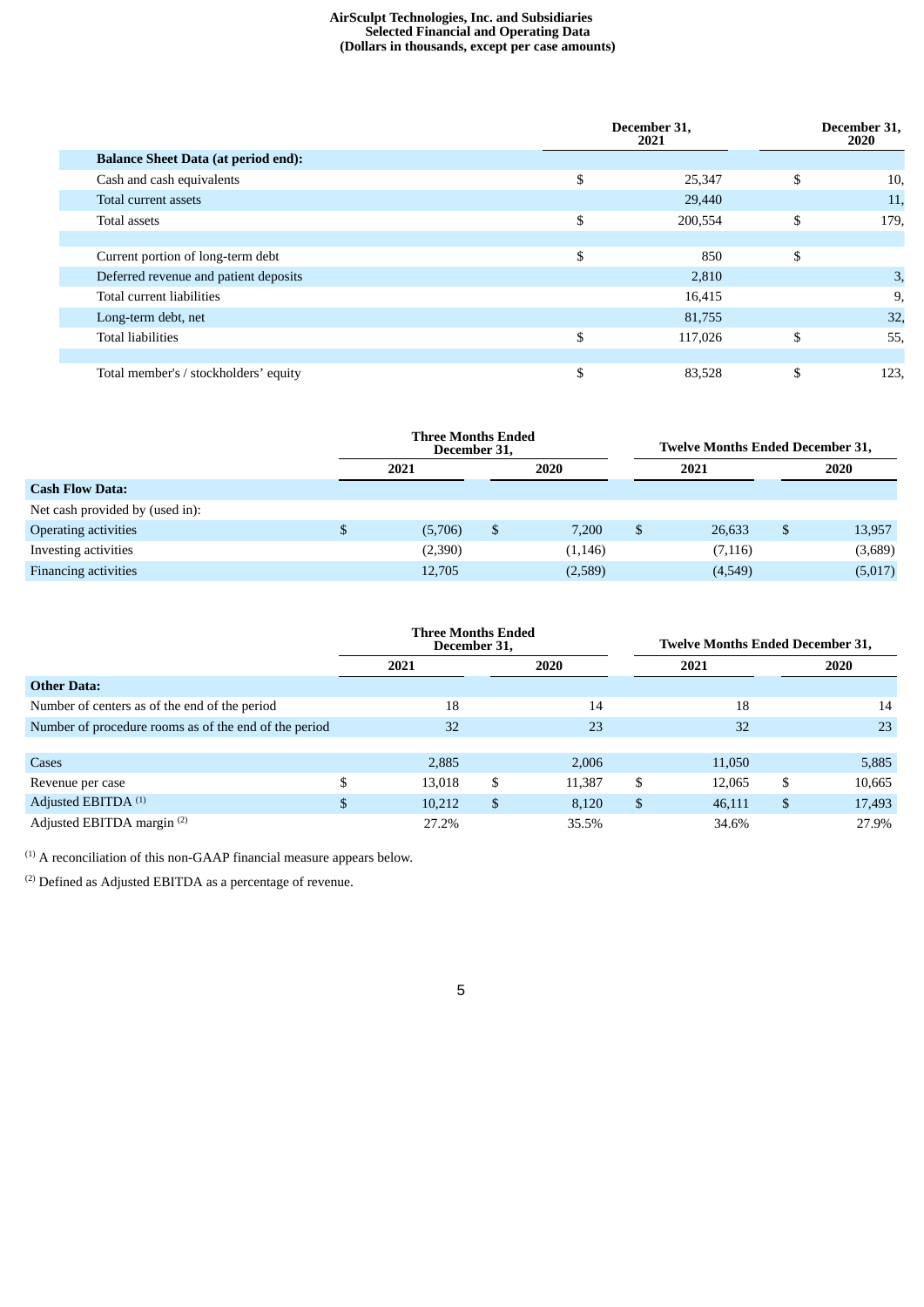#### **AirSculpt Technologies, Inc. and Subsidiaries Supplemental Information (Dollars in thousands, except per case amounts)**

|                                 |          | <b>Three Months Ended</b><br>December 31, | <b>Twelve Months Ended</b><br>December 31, |    |        |  |
|---------------------------------|----------|-------------------------------------------|--------------------------------------------|----|--------|--|
|                                 | 2021     | 2020                                      | 2021                                       |    | 2020   |  |
| Same-center Information (1):    |          |                                           |                                            |    |        |  |
| Cases                           | 2,388    | 1,997                                     | 8,851                                      |    | 5,692  |  |
| Case growth                     | 19.6%    | N/A                                       | 55.5%                                      |    | N/A    |  |
| Revenue per case                | \$12,884 | \$11,394                                  | \$<br>11,917                               | \$ | 10,630 |  |
| Revenue per case growth         | 13.1%    | N/A                                       | 12.1%                                      |    | N/A    |  |
| Number of facilities            | 13       | 13                                        | 11                                         |    | 11     |  |
| Number of total procedure rooms | 22       | 22                                        | 19                                         |    | 19     |  |

 $^{(1)}$  For the three months ended December 31, 2021 and 2020, we define same-center case and revenue growth as the growth in each of our cases and revenue at facilities that have been owned and operated since October 1, 2020. We define same-center facilities and procedure rooms as facilities and procedure rooms that have been owned or operated since October 1, 2020.

For the twelve months ended December 31, 2021 and 2020, we define same-center case and revenue growth as the growth in each of our cases and revenue at facilities that have been owned and operated since January 1, 2020. We define same-center facilities and procedure rooms as facilities and procedure rooms that have been owned or operated since January 1, 2020.